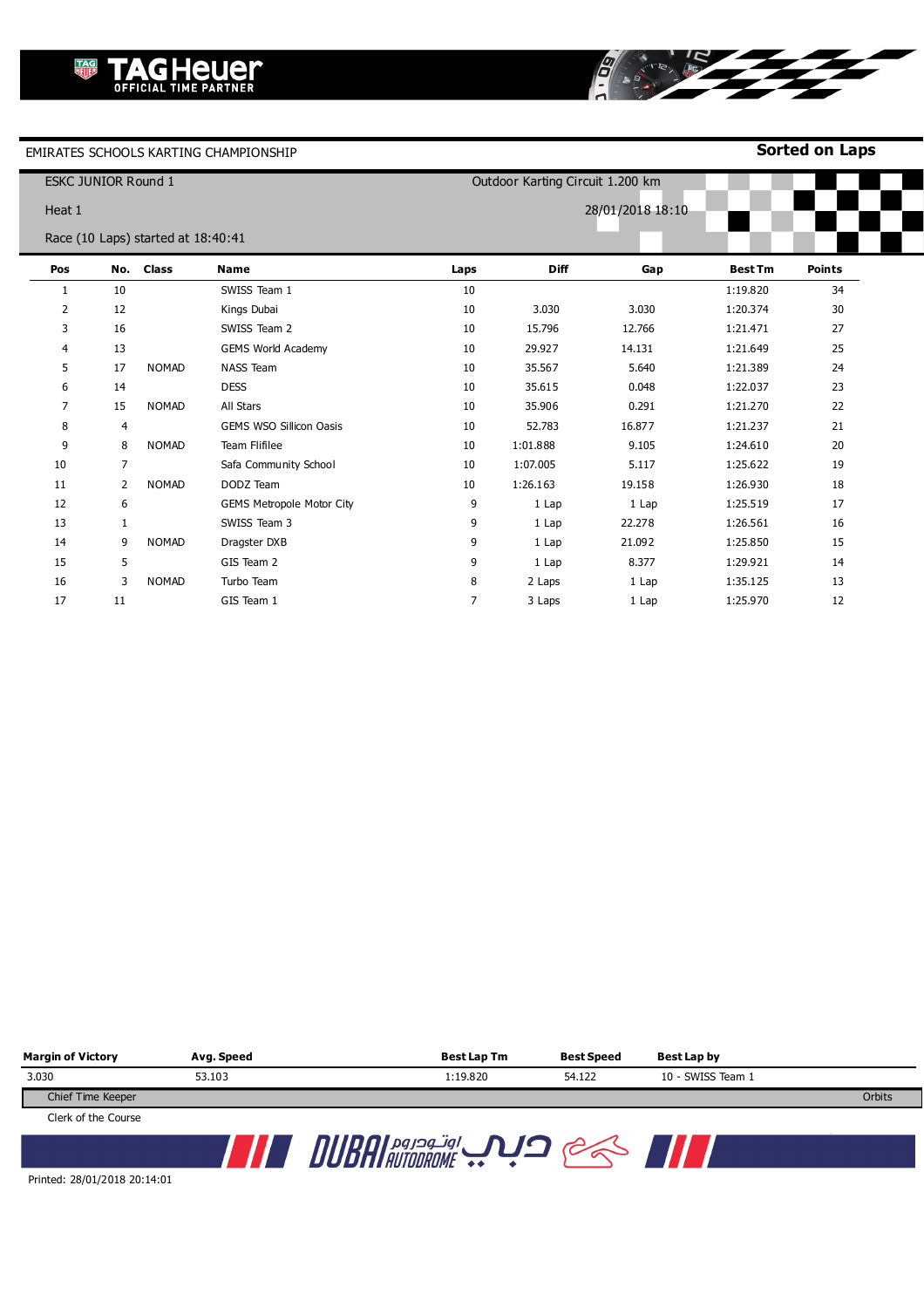**Sorted on Laps**

|        | <b>ESKC JUNIOR Round 1</b> |                                    |                                  |      | Outdoor Karting Circuit 1.200 km |                  |                |               |
|--------|----------------------------|------------------------------------|----------------------------------|------|----------------------------------|------------------|----------------|---------------|
| Heat 2 |                            |                                    |                                  |      |                                  | 28/01/2018 18:30 |                |               |
|        |                            | Race (10 Laps) started at 19:12:10 |                                  |      |                                  |                  |                |               |
| Pos    |                            | No. Class                          | <b>Name</b>                      | Laps | <b>Diff</b>                      | Gap              | <b>Best Tm</b> | <b>Points</b> |
| 1      | 6                          | <b>NOMAD</b>                       | All Stars                        | 10   |                                  |                  | 1:21.854       | 34            |
| 2      | 3                          |                                    | Kings Dubai                      | 10   | 0.358                            | 0.358            | 1:21.664       | 30            |
| 3      | 7                          |                                    | SWISS Team 2                     | 10   | 1.470                            | 1.112            | 1:21.541       | 27            |
| 4      | 15                         |                                    | Safa Community School            | 10   | 11.921                           | 10.451           | 1:21.892       | 25            |
| 5      | 12                         |                                    | <b>GEMS WSO Sillicon Oasis</b>   | 10   | 25.138                           | 13.217           | 1:22.947       | 24            |
| 6      | 17                         | <b>NOMAD</b>                       | Dragster DXB                     | 10   | 25.427                           | 0.289            | 1:21.897       | 23            |
| 7      | $\overline{2}$             |                                    | GIS Team 1                       | 10   | 31.324                           | 5.897            | 1:24.480       | 22            |
| 8      | 9                          |                                    | SWISS Team 3                     | 10   | 34.894                           | 3.570            | 1:23.737       | 21            |
| 9      | 13                         |                                    | GIS Team 2                       | 10   | 38.695                           | 3.801            | 1:24.567       | 20            |
| 10     | 8                          | <b>NOMAD</b>                       | <b>NASS Team</b>                 | 10   | 42.362                           | 3.667            | 1:24.989       | 19            |
| 11     | $\mathbf{1}$               |                                    | SWISS Team 1                     | 10   | 44.051                           | 1.689            | 1:26.080       | 18            |
| 12     | 14                         |                                    | <b>GEMS Metropole Motor City</b> | 10   | 44.115                           | 0.064            | 1:25.519       | 17            |
| 13     | 4                          |                                    | <b>GEMS World Academy</b>        | 10   | 1:02.249                         | 18.134           | 1:27.705       | 16            |
| 14     | 5                          |                                    | <b>DESS</b>                      | 10   | 1:21.434                         | 19.185           | 1:27.527       | 15            |
| 15     | 16                         | <b>NOMAD</b>                       | <b>Team Flifilee</b>             | 10   | 1:21.884                         | 0.450            | 1:26.629       | 14            |
| 16     | 10                         | <b>NOMAD</b>                       | DODZ Team                        | 9    | 1 Lap                            | 1 Lap            | 1:31.930       | 13            |
| 17     | 11                         | <b>NOMAD</b>                       | Turbo Team                       | 9    | 1 Lap                            | 0.589            | 1:34.381       | 12            |

8

RE

| <b>Margin of Victory</b> | Avg. Speed | Best Lap Tm | <b>Best Speed</b> | Best Lap by      |        |
|--------------------------|------------|-------------|-------------------|------------------|--------|
| 0.358                    | 51.936     | 1:21.541    | 52.979            | 7 - SWISS Team 2 |        |
| Chief Time Keeper        |            |             |                   |                  | Orbits |
| Clerk of the Course      |            |             |                   |                  |        |
|                          |            |             |                   |                  |        |

Printed: 28/01/2018 20:14:57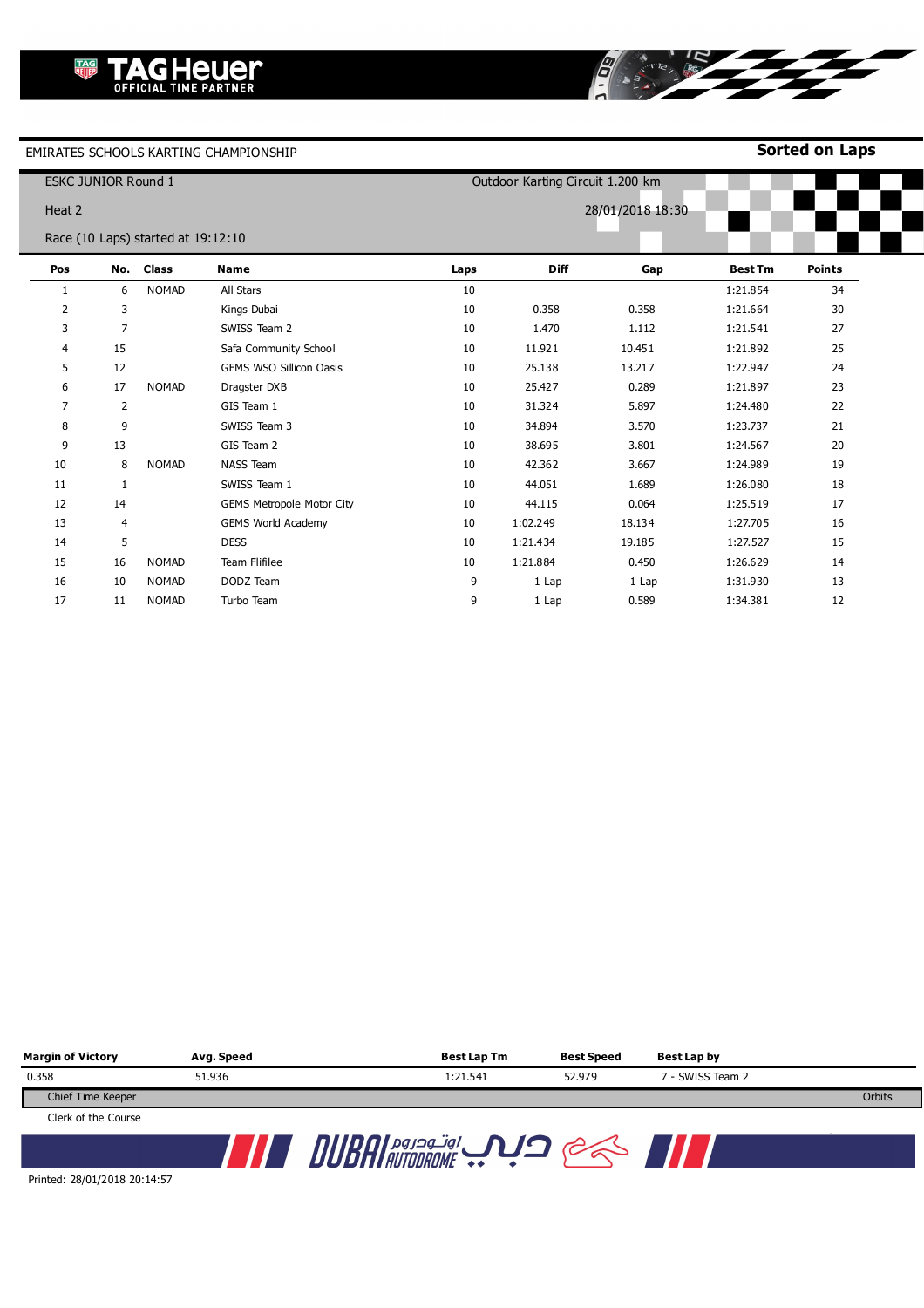**Sorted on Laps**

**CONTRACTOR** 

8

|                | <b>ESKC JUNIOR Round 1</b> |                                    |                                  |      |          | Outdoor Karting Circuit 1.200 km |                |               |
|----------------|----------------------------|------------------------------------|----------------------------------|------|----------|----------------------------------|----------------|---------------|
| Heat 3         |                            |                                    |                                  |      |          | 28/01/2018 18:50                 |                |               |
|                |                            | Race (10 Laps) started at 19:38:45 |                                  |      |          |                                  |                |               |
| Pos            |                            | No. Class                          | <b>Name</b>                      | Laps | Diff     | Gap                              | <b>Best Tm</b> | <b>Points</b> |
| 1              | 6                          |                                    | Kings Dubai                      | 10   |          |                                  | 1:20.637       | 34            |
| 2              | $\overline{2}$             |                                    | SWISS Team 2                     | 10   | 2.368    | 2.368                            | 1:21.002       | 30            |
| 3              | 5                          |                                    | <b>GEMS World Academy</b>        | 10   | 14.438   | 12.070                           | 1:21.759       | 27            |
| 4              | 1                          | <b>NOMAD</b>                       | <b>NASS Team</b>                 | 10   | 17.762   | 3.324                            | 1:22.770       | 25            |
| 5              | 9                          | <b>NOMAD</b>                       | Dragster DXB                     | 10   | 17.815   | 0.053                            | 1:22.526       | 24            |
| 6              | 3                          | <b>NOMAD</b>                       | All Stars                        | 10   | 26.149   | 8.334                            | 1:24.298       | 23            |
| $\overline{7}$ | 17                         |                                    | SWISS Team 3                     | 10   | 30.391   | 4.242                            | 1:22.898       | 22            |
| 8              | 11                         |                                    | Safa Community School            | 10   | 41.379   | 10.988                           | 1:23.448       | 21            |
| 9              | 10                         | <b>NOMAD</b>                       | <b>Team Flifilee</b>             | 10   | 42.978   | 1.599                            | 1:24.548       | 20            |
| 10             | 14                         |                                    | <b>GEMS WSO Sillicon Oasis</b>   | 10   | 55.495   | 12.517                           | 1:21.052       | 19            |
| 11             | 8                          |                                    | SWISS Team 1                     | 10   | 1:01.127 | 5.632                            | 1:25.267       | 18            |
| 12             | 12                         |                                    | <b>GEMS Metropole Motor City</b> | 10   | 1:01.789 | 0.662                            | 1:25.099       | 17            |
| 13             | 13                         |                                    | GIS Team 2                       | 9    | 1 Lap    | 1 Lap                            | 1:28.724       | 16            |
| 14             | 15                         | <b>NOMAD</b>                       | Turbo Team                       | 9    | 1 Lap    | 3.140                            | 1:30.810       | 15            |
| 15             | 4                          |                                    | <b>DESS</b>                      | 9    | 1 Lap    | 10.358                           | 1:29.012       | 14            |
| 16             | 16                         | <b>NOMAD</b>                       | DODZ Team                        | 9    | 1 Lap    | 37.057                           | 1:34.445       | 13            |
| 17             | $\overline{7}$             |                                    | GIS Team 1                       | 8    | 2 Laps   | 1 Lap                            | 1:33.183       | 12            |

| <b>Margin of Victory</b> | Avg. Speed | <b>Best Lap Tm</b> | Best Speed | Best Lap by     |        |
|--------------------------|------------|--------------------|------------|-----------------|--------|
| 2.368                    | 52,303     | 1:20.637           | 53.573     | 6 - Kings Dubai |        |
| Chief Time Keeper        |            |                    |            |                 | Orbits |
| Clerk of the Course      |            |                    |            |                 |        |
|                          |            | اوتودروم           |            |                 |        |

Printed: 28/01/2018 20:15:32